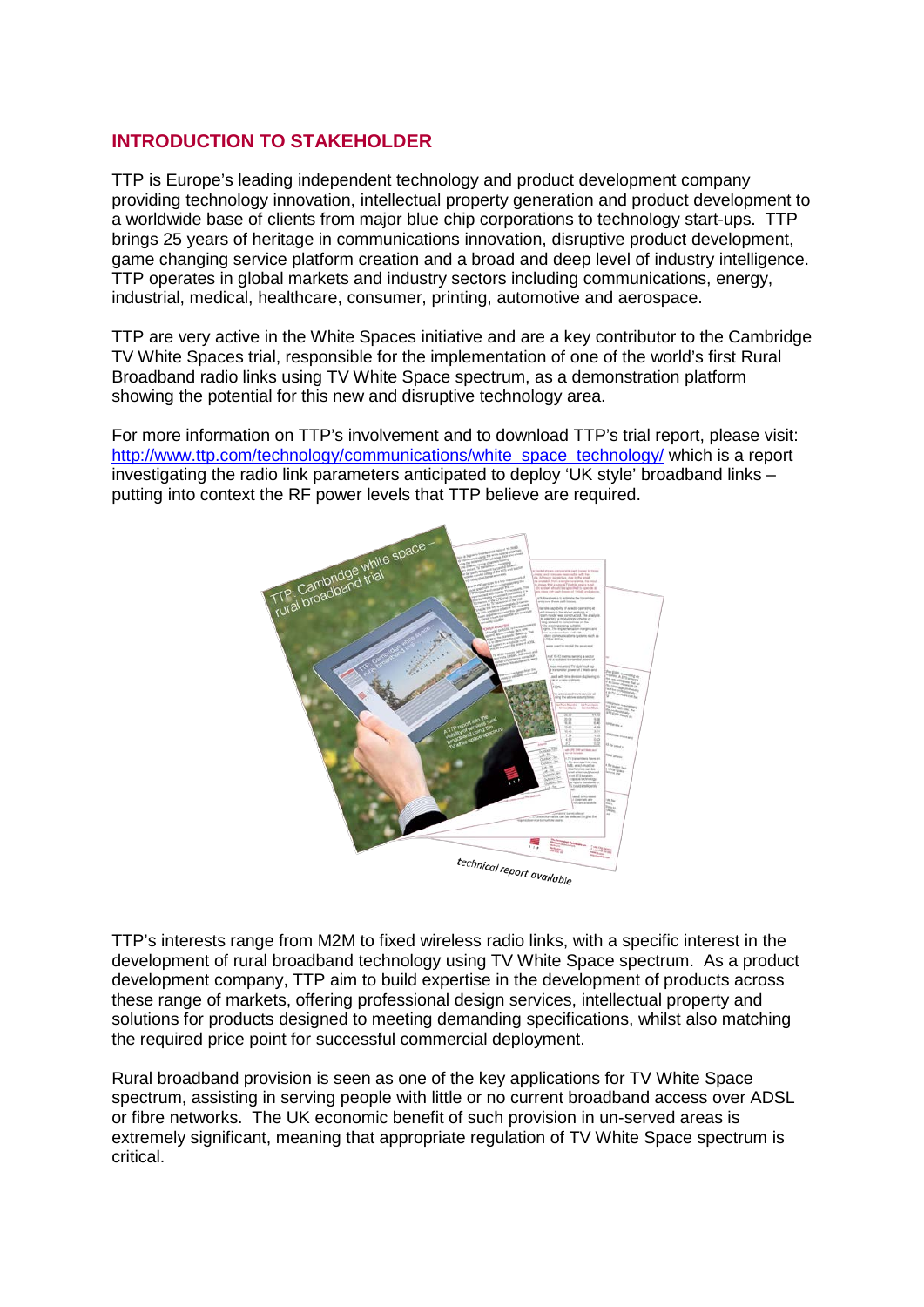# **STAKEHOLDER RESPONSE**

#### **DEVICE CATEGORIES**

#### *Question 1: Do you agree with our approach to defining the various categories of WSDs?*

TTP believe that this is a reasonable approach to prescribing fair spectrum use for White Space Devices. However, for WSD's to be commercially successful it will be necessary to have further categories of device types to allow flexibility of deployment leading to a greater chance of commercial success. This is particularly relevant to the rural broadband application, as radiated power levels are critical to the success of the service.

TTP suggest that the use of directional antennas with higher gain have a fundamental influence in the definition of device types, due to the potential benefits to DTT/PMSE protection and WSD performance that these can offer. For example; this may be a type 'A' professionally installed WSD with a high gain yagi pointing in a known direction – clearly this should be given merit when spectrum resource and output power levels are allocated to such a device, so as to give maximum performance benefits while ensuring that risk to DTT is low.

We suggest Ofcom create a further type of device for *professionally installed* WSDs, thereby giving these WSDs further opportunity for increased spectrum usage and power levels. A distinction between consumer installed and professionally installed WSD will prove beneficial because extra parameters can be declared, **which assist in the protection of primary users.**

• A *professionally installed* WSD is defined as a fixed unit which has been installed by service technicians, including the appropriate mounting of the antenna at the premises, with device parameters programmed into the WSD which can be passed to the WSDB upon authentication and application for spectrum. These parameters may be: antenna height, antenna directionality and antenna bore sight heading. This applies for both master and slave WSDs.

From work done during the Cambridge trial (which has also been found in the trial at Bute), it has been seen that the broadband application will need radiated power levels at the top of end of the anticipated EIRP limits, as discussed during the technical working groups and trials.

TTP's report on rural broadband service concludes that the **path losses** for such radio links are expected to be **in excess of 140dB**. For new broadband services to be successful, the inclusion of the 'professionally installed' type **may be the best way to achieve an acceptable level of performance and service without harming existing services.**

#### **SEQUENCE OF OPERATIONS**

#### *Question 2: Do you agree with our proposed sequence of operations for WSDs?*

TTP agree with the proposals set out in this section. In addition, TTP feel it necessary that the WSDB has further information on antenna characteristics (as indicated above and discussed later in this document). We anticipate that extra functionality will evolve during the development of these operations.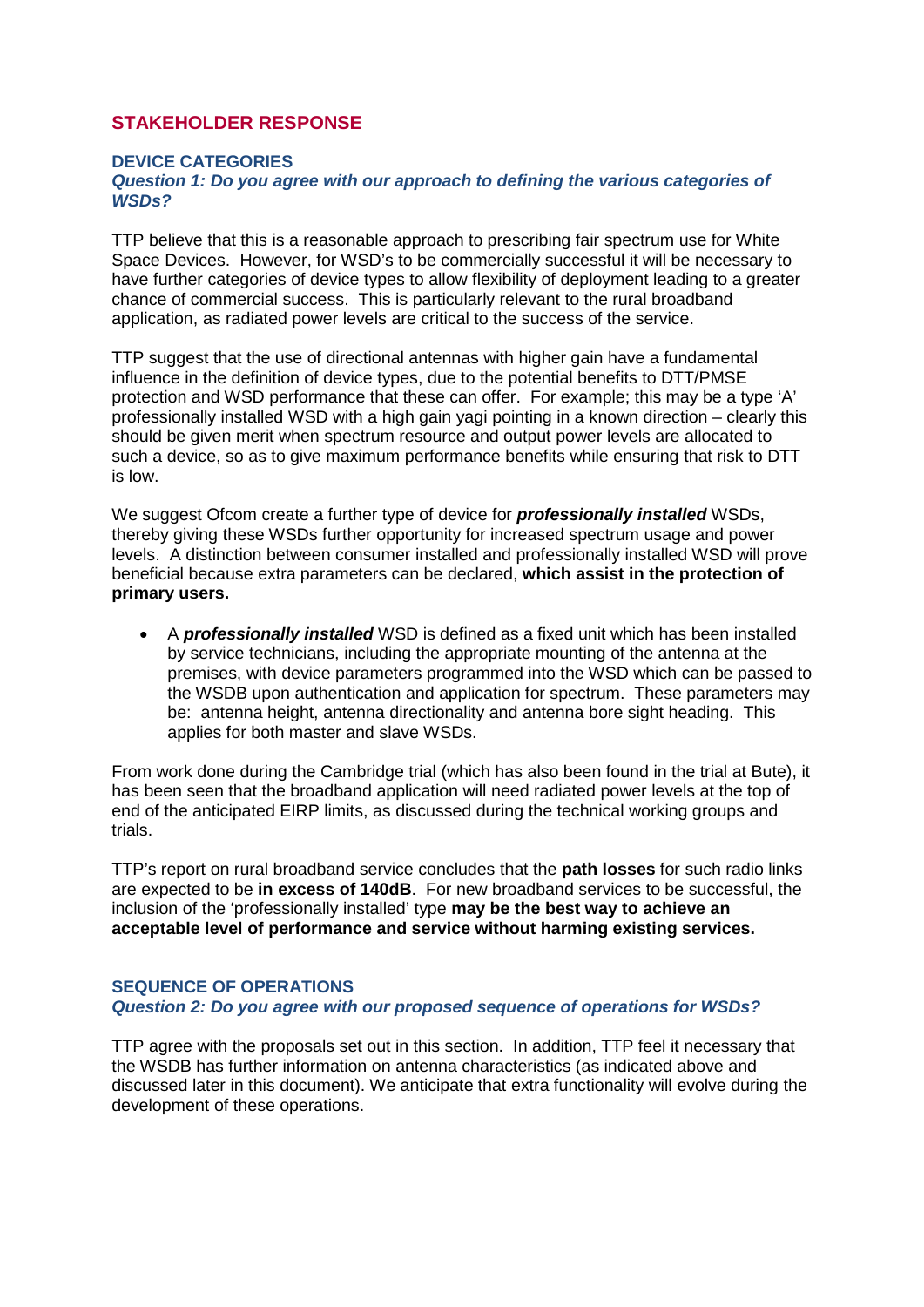#### **ADDITIONAL OPERATIONAL REQUIREMENTS: MASTER WSD** *Question 3: Do you agree with our proposed additional operational requirements for master WSDs?*

TTP agree with the proposals set out in this section, with the following additional comments:

[5.49] Agreed. Measures should be taken to ensure that in the situation where only one WSDB is applicable, down times are not so excessive as to damage service provision reputations.

[5.53] Agreed. A simple level of protection should be expected however, to encompass the possibility of low cost devices.

[5.54 & 5.55] TTP believe that at this stage 60 seconds is a reasonable initial figure. However it should be seen as a number which is likely to require changes throughout the development of WSDs as more in-field experience is obtained.

[5.69 & 5.70]Since the implication of malicious corruption or unauthorised modifications of the data potentially have national DTT/PMSE protection implications, a base level of low cost security should perhaps be expected or specified by Ofcom? Is it important to ensure that the cost of such security does not compromise the ability to produce low cost consumer WSDs.

#### **ADDITIONAL OPERATIONAL FEATURES: SLAVE WSD** *Question 4: Do you agree with our proposed additional operational requirements for slave WSDs?*

TTP agree with the proposals set out in this section, with the following additional comments:

[5.72]A pragmatic level of parameter security must be expected commensurate with the overall WSD cost and market.

[5.85]Whilst appreciating the reasoning behind the concern regarding calculation of expected coverage areas, TTP believe that specifying a limit on slave WSD antenna gain is **counter productive to the protection of primary users**, for the following reasons:

- The use of directional antennas for the WSD transmitter means that the transmitter power can be directed at a particular heading. As a result of this, the **risk of DTT/PMSE interference is lower**. In addition, this leads to lower power consumption and many other benefits such as device cost, heat and transmitter mask cleanliness – again **with a resultant lower risk to primary users.**
- In order to maximise signal-to-noise ratio of the radio link, best receiver performance can be obtained using directional antennas. In turn this allows lower radiated power of the corresponding transmitter to achieve the required link budget. **Lower radiated power obviously has a benefit for DTT and PMSE protection**.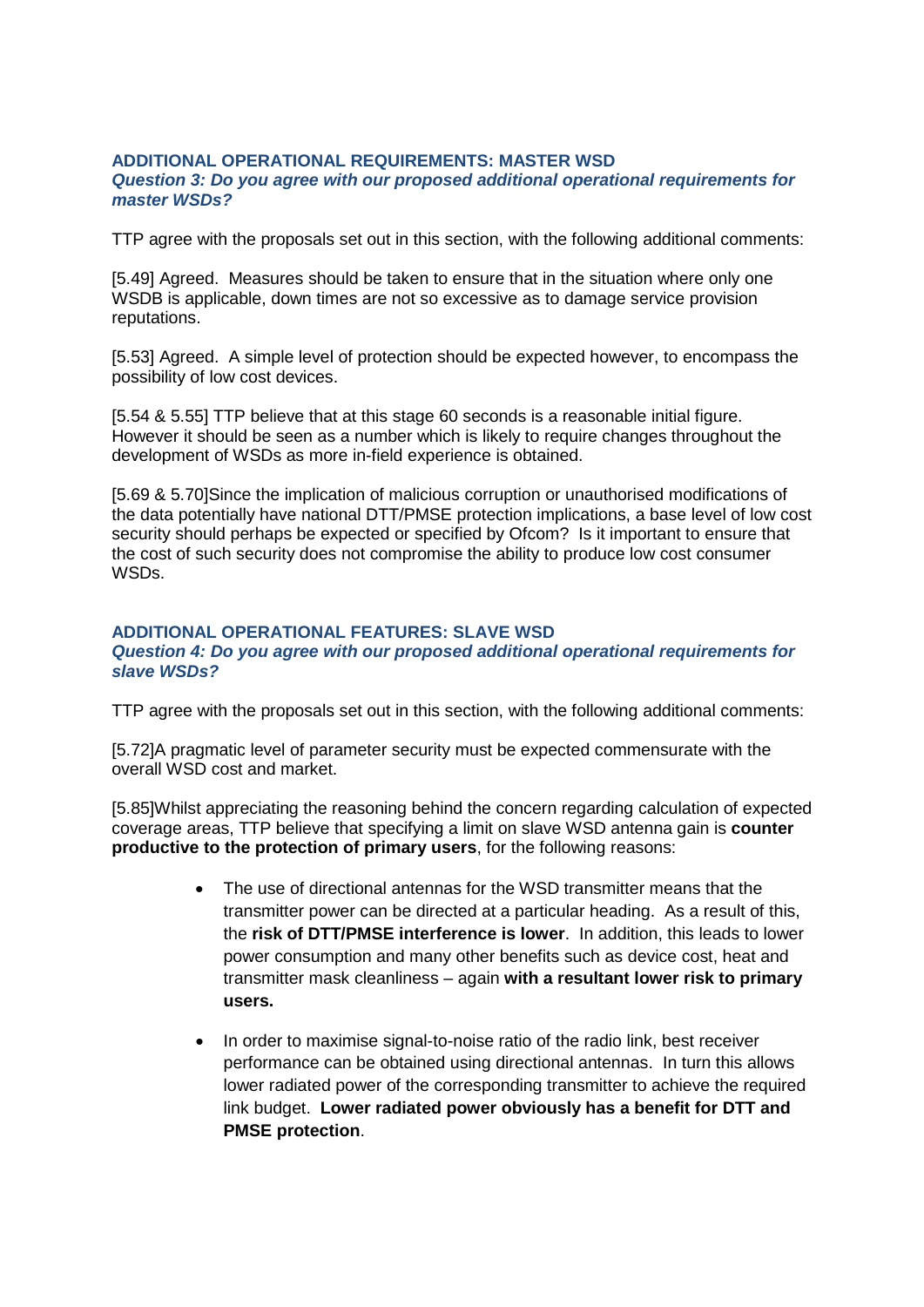• Optimising the performance of a WSD receiver using directional antennas also assists in the rejection of in-band interference coming from distant sources at off bore sight heading angles. This is particularly applicable when considering rural broadband fixed radio links (increasing signal-to-interference ratio). The consequence of improving this rejection is a reduction of the interference floor which in turn results in lower corresponding WSD transmitter power to achieve the same link budget, **with the associated risk benefits to primary users.**

Overall, TTP believe that (especially for rural broadband applications/fixed point to point links) **the use of highly directional antennas should be actively encouraged, rather than limited**. This approach seeks to maximise the radio performance while minimising the transmitter output powers, thus avoiding un-necessary omni-directional signal patterns.

A suggestion may be to introduce a subset of device types (as described in the above response to question 1), which are professional installations with certain directionality classifications and heading angle of antenna. Such device types would have more freedom in terms of spectrum allowances and power limits, knowing that these devices are well controlled by their nature, allowing greater opportunity for fixed WSD radio links, with a resulting lower risk to DTT/PMSE.

In addition, from our work in the Cambridge trial and our knowledge of the anticipated EIRPs from the ongoing technical studies and experimentation, TTP believe that **limiting the slave WSD antenna gain/directionality will seriously degrade the performance of White Space broadband opportunities to the extent that the performance may not be acceptable for commercial deployment.** Initially at least, the rural broadband case may only be achieved by a 'professionally installed' type – which is also applicable to base station installations.

Note also, that in the scenario deployed during the Cambridge trial, with a 3 metre DTT to WSD antenna separation and ~1.2W EIRP (headings: 270 degrees and 150 degrees respectively), **no DTT interference was observed.** To achieve the performance obtained for the trial service, which is commensurate with the general public expectations of 'broadband' within the Cambridge trial test license conditions, **direction antennas had to be used.**

## **PARAMETERS**

*Question 5: Do you agree with the proposed device parameters, operational parameters and channel usage parameters?*

TTP agree with the proposals set out in this section.

In addition, TTP believe that device parameters should be technology agnostic to allow for maximum opportunity.

TTP believe, as noted above, that the WSDB should incorporate the ability to include antenna directionality and beam angle into the protection ratio calculation. This allows greater potential for DTT/PMSE protection along with opportunity for WSDs.